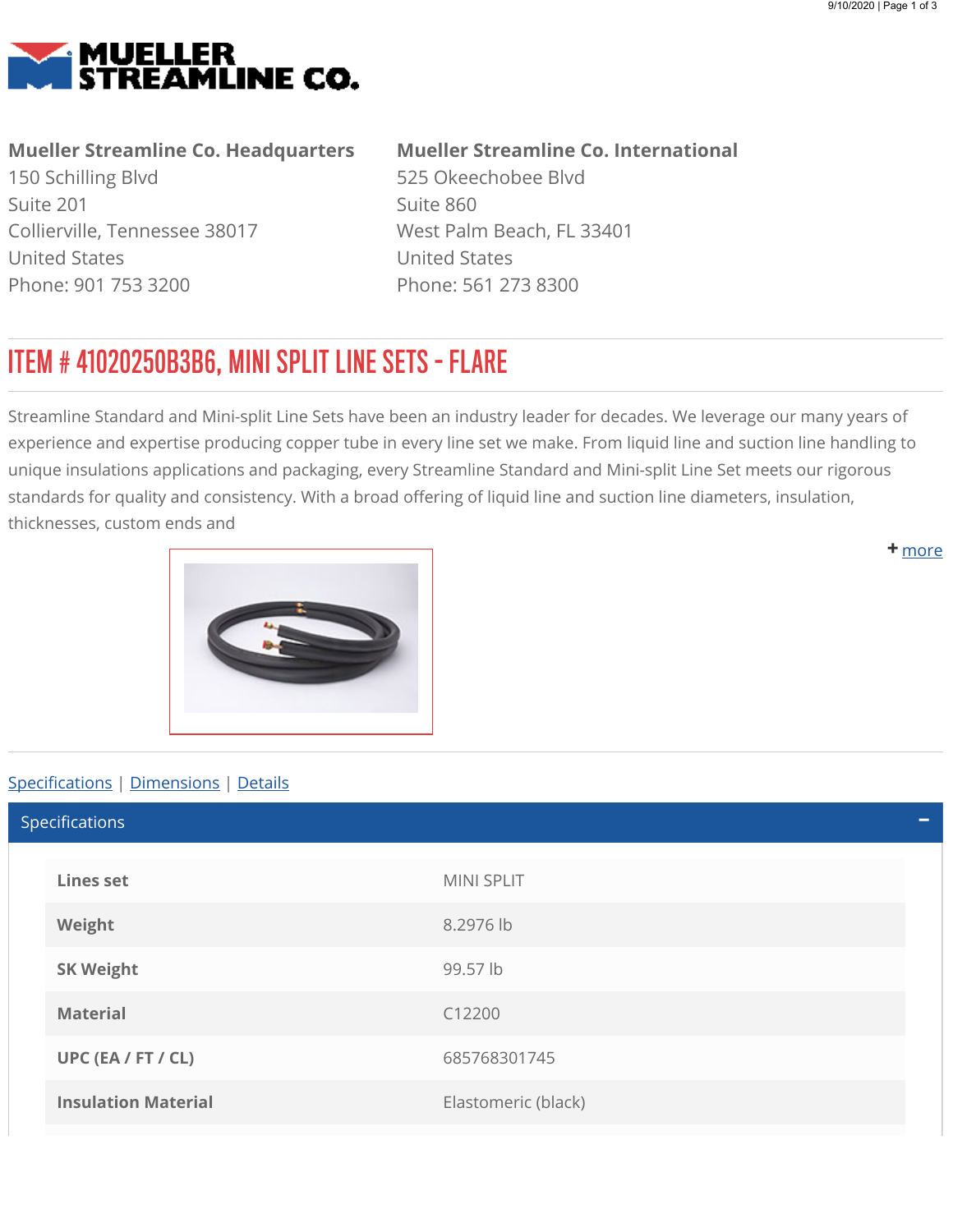| <b>Liquid Line Size</b>                       | 1/4"                                                                           |
|-----------------------------------------------|--------------------------------------------------------------------------------|
| <b>Suction Line Size</b>                      | 5/8"                                                                           |
| <b>Insulation Wall Thickness</b>              | $1/2$ "                                                                        |
| 90° Bends                                     | <b>NO</b>                                                                      |
| <b>Standards</b>                              | <b>ASTM B1003</b><br>For HVAC Applications<br>Made in USA<br><b>UL 700 PSI</b> |
| <b>Customization</b>                          | <b>Both Lines Insulated</b>                                                    |
| <b>Finish Option 1 - Flare Fittings</b>       | YES(4)                                                                         |
| <b>Finish Option 2 - Cable Gage</b>           | <b>NO</b>                                                                      |
| <b>Finish Option 3 - Cable Strands</b>        | <b>NO</b>                                                                      |
| <b>Finish Option 4 - T-stat Wire Gauge</b>    | <b>NO</b>                                                                      |
| <b>Finish Option 3 - T-stat Cable Strands</b> | <b>NO</b>                                                                      |

<span id="page-1-1"></span><span id="page-1-0"></span>

| <b>Dimensions</b> |                       |         |  |
|-------------------|-----------------------|---------|--|
|                   | Length                | 025 ft  |  |
|                   | <b>Overall Height</b> | 33.5 in |  |
|                   | <b>Overall Length</b> | 33.5 in |  |
|                   | <b>Overall Width</b>  | 3.25 in |  |
|                   | <b>SK Height</b>      | 34.5 in |  |
|                   | <b>SK Length</b>      | 34 in   |  |
|                   | <b>SK Width</b>       | 45 in   |  |

| <b>Details</b> |     | 一 |
|----------------|-----|---|
|                |     |   |
| <b>EA/SK</b>   | 12  |   |
| Style          | 920 |   |
|                |     |   |